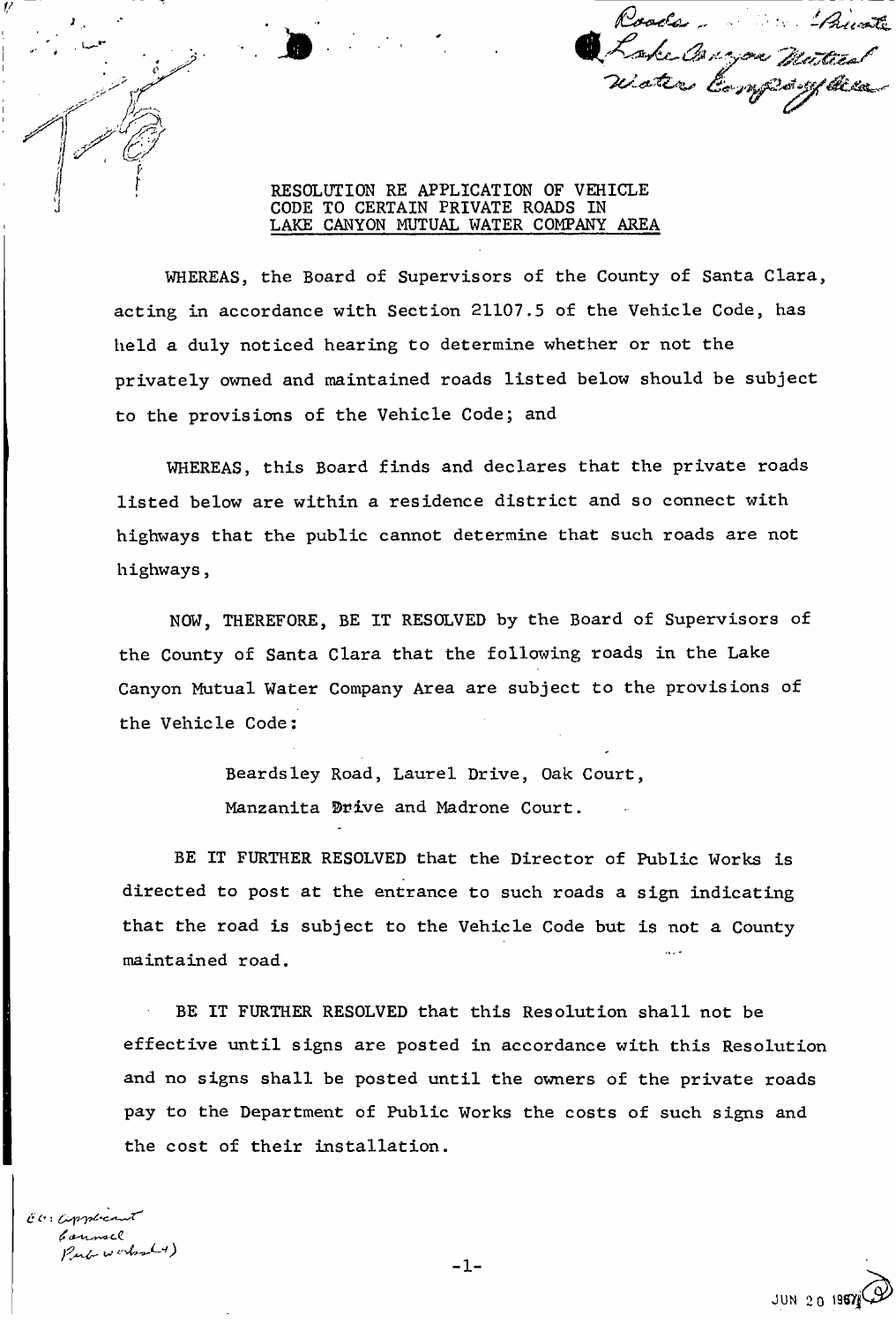PASSED AND ADOPTED by the Board of Supervisors of the County of Santa Clara, State of California, on JUN 2 0 ? by the following vote:

 $\bullet$ 

AYES: Supervisors Della Maggiorc Spangler Mehrkens Sanchez Quinn  $NOES:$  Supervisors  $N<sub>O</sub>$   $N<sub>O</sub>$   $N<sub>O</sub>$ ABSENT: Supervisors None

Chairman, Board of Supervisors

ATTEST: JEAN PULLAN, Clerk Board of Supervisors

els

APPROVED AS TO FORM:

Assistant County Counse

SB: j 5-22-67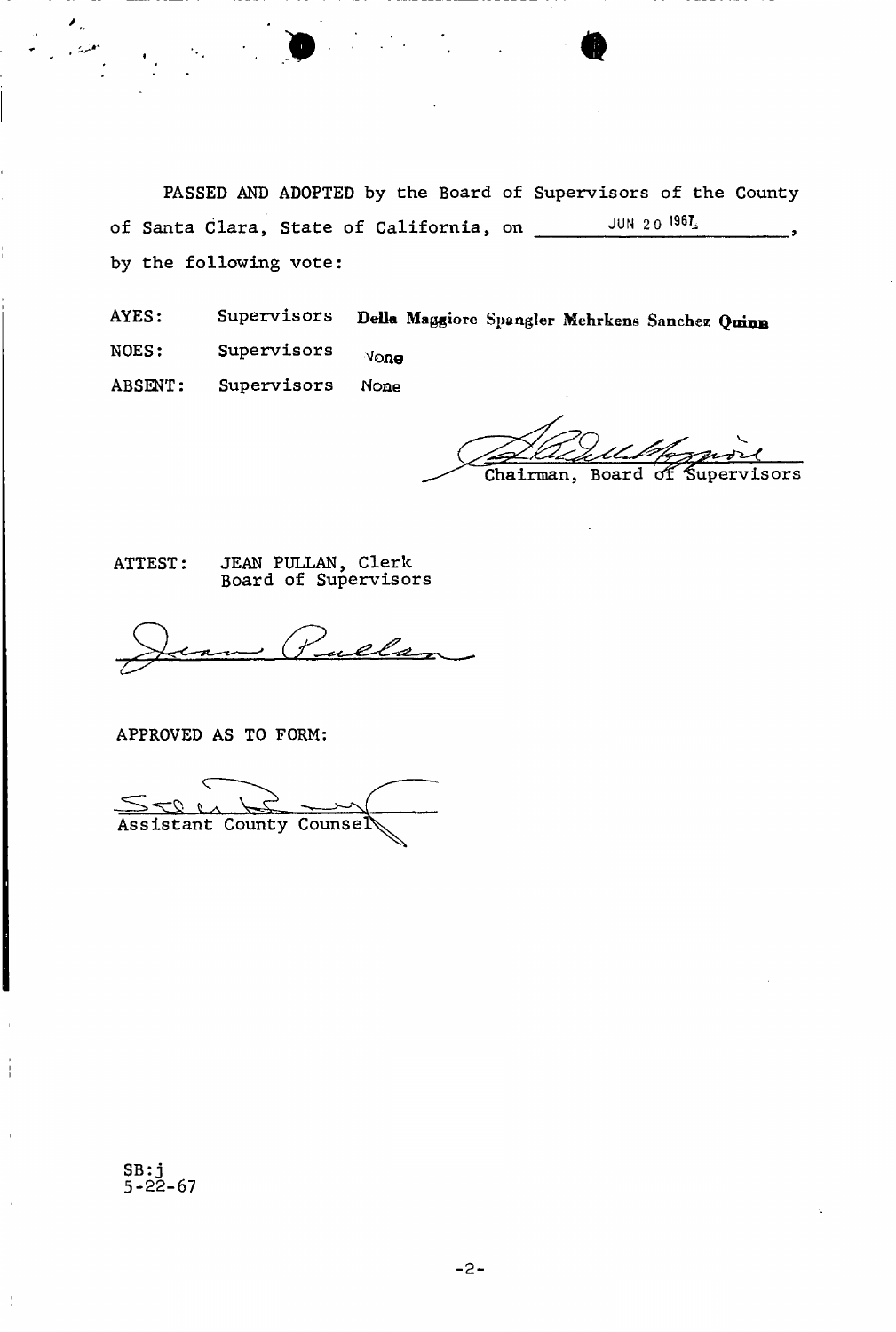**June 22, 1967** 

 $\bullet$  and  $\bullet$ 

Mr. Jack Cabral, President Lake Canyon Mutual Water Company Post Office Box 866 **Los Gatos, California** 

**Subjects Footing of Signa that Certain Private Roads in Lake Canyon Mutual Water Company Area are Subject to Vehicle Code** 

Dear Mr. Cabral:

 $1.5$ 

**Please bo advised that at its regularly scheduled meeting on June 20, 1967, tho Board of Supervisors adopted a Resolution declaring that the private roadd 1isted thereon are within a residence district and are subject to the provision of the Vehicle Code.** 

**Please note that no signs will be posted until the owners of the private roads pay to the Department of Public Works the costs of the signs and their installation. The Department of Public Works will contact you regarding oosts.** 

**Very truly yours,** 

**BOARD 07 SUPERVISORS** 

**Mrs. Jean Pullan Clerk of the Board** 

JP: DMR: gc **Encl cc:** Public Works-W/cy Resol<sup>(v)</sup> **County Counsel-W/qy Resol**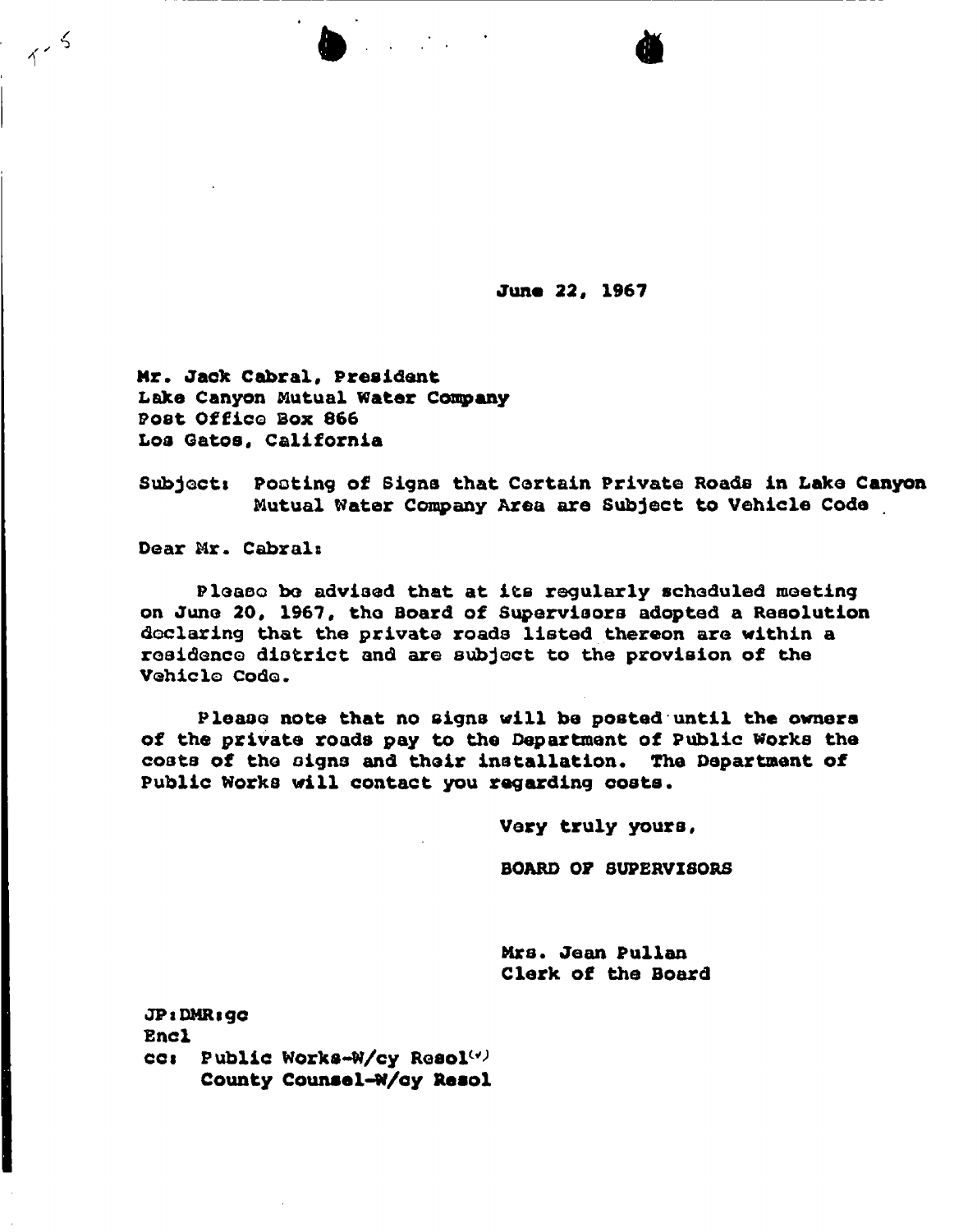#### **NOTICE OP PUBLIC HEARING**

 $\bullet$  . The set of  $\bullet$ 

**NOTICE IS HEREBY GIVEN that the Board of Supervisors of the County of Santa Clara will conduct a public hearing on the 20th day of June, 1967, at the hour of 9:30 a.m. in the Chambers of the Board of Supervisors, 70 West Hedding Street, San Jose, California, to consider whether or not the provisions of the Vehicle Code should be made applicable to those privately maintained roads within the Lake canyon Mutual Water Company area.** 

**ALL INTERESTED PERSONS may appear and be heard at said time and place. Written communications may be filed prior to the public hearing.** 

> **JEAN PULLAN, Clerk of the Board of Supervisors**

Can Pullangs

**CC: Each Supervisor Planning Dept. County Executive County Counsel Public Works Property Owners in the Lake Canyon Subdivision**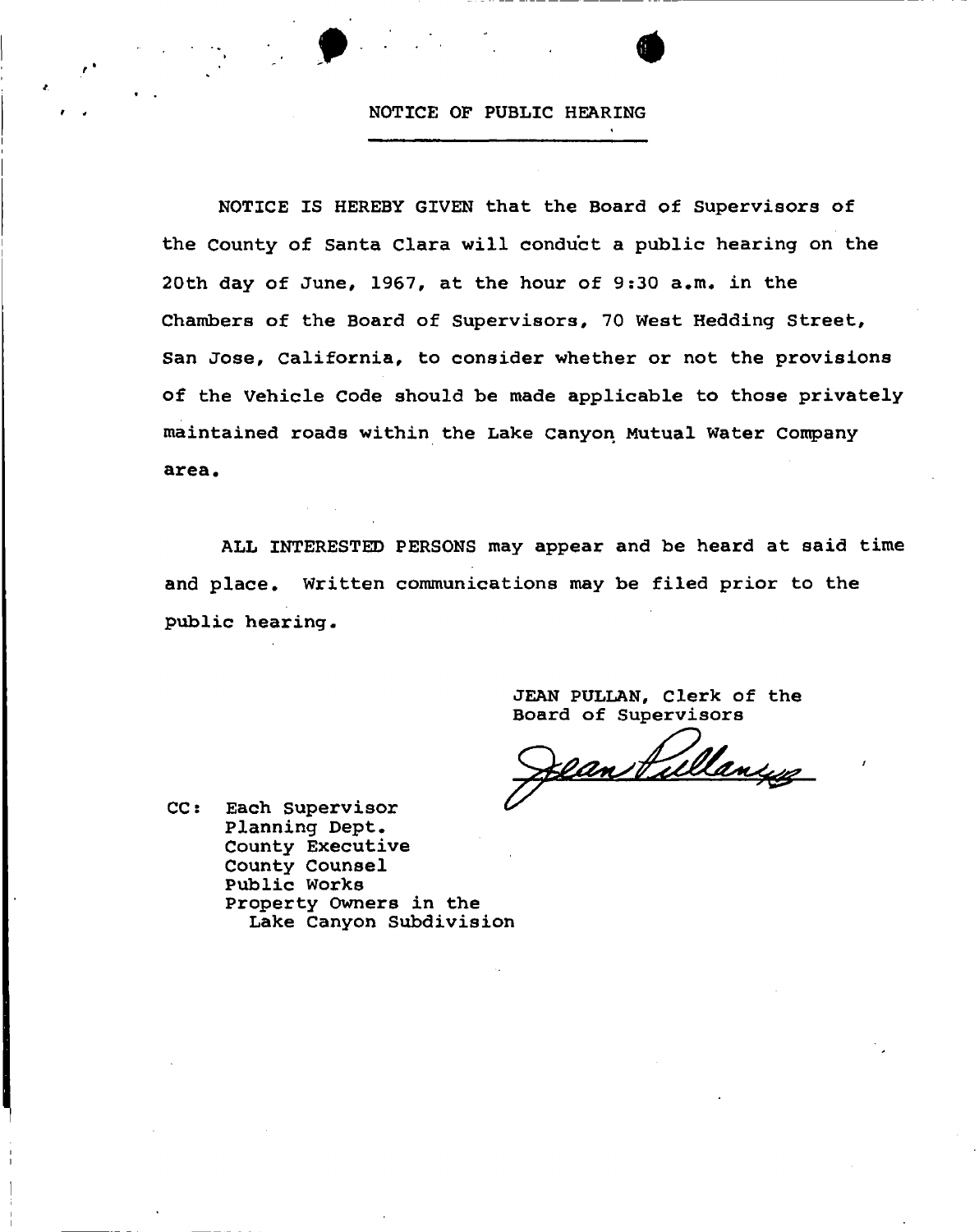the Board of Supervision Rae J W J 466 Alhambra Rd County of Lanta Clara So San Francisco Calif 70 West Hedding St 94080 San Jose Cafif 95110 Gentleman Please make this letter a part of the record for the public hearing to be held June 20, 1967 to consider the proposal to make provision of the vehicle code applicable to the Lake Campos roads. Jour a property aware in Lake Canyon and<br>feel that in the interests of public safety the be informed in our woods. In recent years the area has become quite urbanized and I am song to say that during of vehicles on our roads alue not always display the countery necessary for safe vehicular traffic without regulation. Jaime very truly, James Nr Rac  $1/30/6$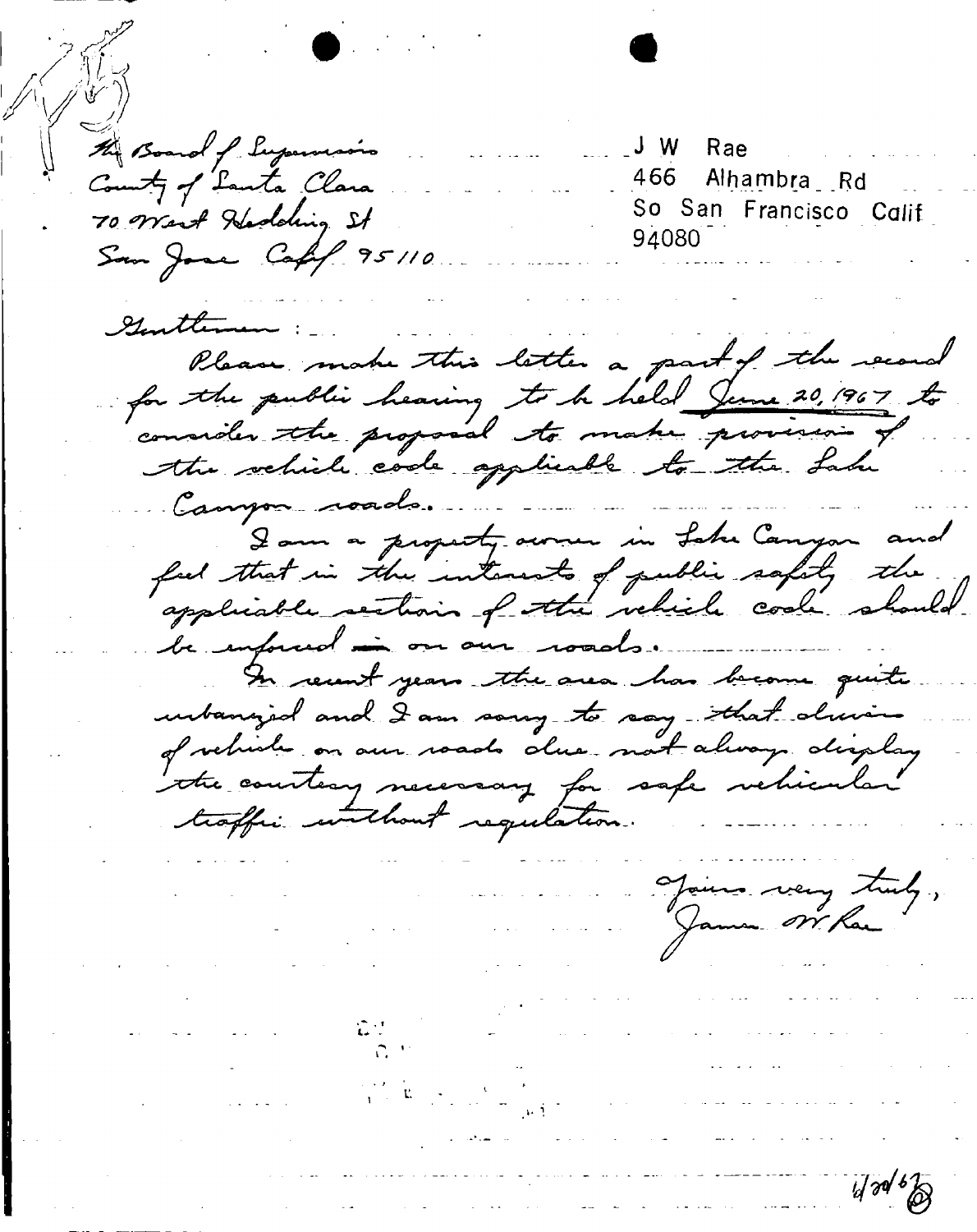| $\bullet$                                                                                                                                                                                                                                                                                        |  |
|--------------------------------------------------------------------------------------------------------------------------------------------------------------------------------------------------------------------------------------------------------------------------------------------------|--|
|                                                                                                                                                                                                                                                                                                  |  |
|                                                                                                                                                                                                                                                                                                  |  |
|                                                                                                                                                                                                                                                                                                  |  |
|                                                                                                                                                                                                                                                                                                  |  |
|                                                                                                                                                                                                                                                                                                  |  |
| المناجي المنتج المتعدد والمتحدة المنادي المعادل المواطن المنتج المناطق المناطق المستعدد كالسابق المناطق المناطق                                                                                                                                                                                  |  |
| a de la construcción de la construcción de la construcción de la construcción de la construcción de la constru                                                                                                                                                                                   |  |
| المستمر المتوجود والمنافي والمتوجب ولإسراء والتواطن والمتواطن المنافر والمنافر والمستحر الباسم التراسي                                                                                                                                                                                           |  |
| الليان المصادر والأربيطين الكميم التي تي السادرة المستادر المناجع التي المناطق <del>سمع منسوب المس</del> تادر التي التي الم                                                                                                                                                                      |  |
| ا المواضح التي توسط المواضح المواضح المواضح المواضح المواضح المواضح المواضح المواضح المواضح المواضح المواضح الم                                                                                                                                                                                  |  |
| a se provincia de la construcción de la construcción de la construcción de la construcción de la construcción<br>En 1930, en la construcción de la construcción de la construcción de la construcción de la construcción de la                                                                   |  |
| , which is a set of the continuous continuous continuous continuous continuous continuous continuous continuous continuous continuous continuous continuous continuous continuous continuous continuous continuous continuous<br>المتوارد والمحاركين والمحارب المحارب والمحارب والمحارب والمحارب |  |
| الموارد التي التي توارد ال <mark>مشاجر والمس</mark> ار لسوس المتحدة الموارد المتحدة والمحدة ل <del>موس</del> وق الموارد الموارد الموسى                                                                                                                                                           |  |
| a sa kabupatèn Kabupatèn Bandung Kabupatèn Kabupatèn Kabupatèn Kabupatèn Kabupatèn Kabupatèn Kabupatèn Kabupat<br>Kabupatèn Kabupatèn Kabupatèn Kabupatèn Kabupatèn Kabupatèn Kabupatèn Kabupatèn Kabupatèn Kabupatèn Kabupatèn                                                                  |  |
| n<br>Se territorio de la componentación de la construcción de la construcción de la construcción de la construcción<br>Se território de la construcción de la construcción de la construcción de la construcción de la construcción                                                              |  |
| . در این این است سید <del>بر در در سید دخت کش</del> دهان از این این این میکند و <del>این در این این این این این این این این ای</del>                                                                                                                                                             |  |
| التوارد المتوسط المنابي والتراث المتلاي المتحدث والمتوسط المنافي المستقرح والمسابق والمنابي والمنابي والمعتدل                                                                                                                                                                                    |  |
| الليان والمستدر سالم المرتبطة ستريمة المتراكبين المستدر كالمعادل مصر والتي والعامل العاملية التي تصابح التي                                                                                                                                                                                      |  |
|                                                                                                                                                                                                                                                                                                  |  |
|                                                                                                                                                                                                                                                                                                  |  |
|                                                                                                                                                                                                                                                                                                  |  |
|                                                                                                                                                                                                                                                                                                  |  |
|                                                                                                                                                                                                                                                                                                  |  |
|                                                                                                                                                                                                                                                                                                  |  |
|                                                                                                                                                                                                                                                                                                  |  |
|                                                                                                                                                                                                                                                                                                  |  |
| DLARA                                                                                                                                                                                                                                                                                            |  |
| <b>ATNAS</b><br><b>AO YTNUOO</b>                                                                                                                                                                                                                                                                 |  |
| $29. HJ \approx 5$<br>NNP                                                                                                                                                                                                                                                                        |  |
| BROSINABON 10 THE                                                                                                                                                                                                                                                                                |  |
| <b>GEA.BOBB</b>                                                                                                                                                                                                                                                                                  |  |
|                                                                                                                                                                                                                                                                                                  |  |
|                                                                                                                                                                                                                                                                                                  |  |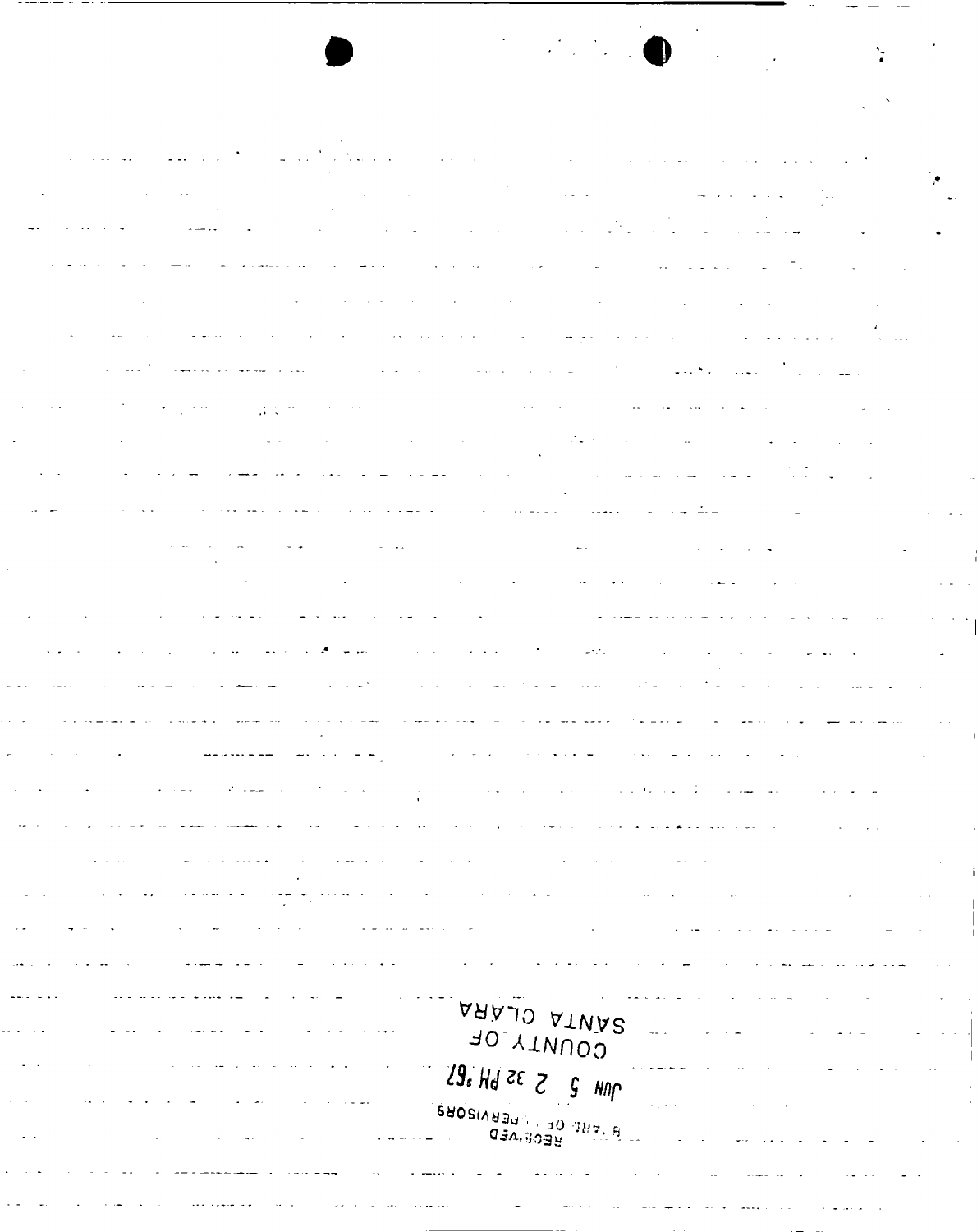# memorandum • **a**

|                 |           |                                  | FROM |                  |  |
|-----------------|-----------|----------------------------------|------|------------------|--|
| CALIFORNIA<br>м | Don Rains |                                  |      | Selby Brown, Jr. |  |
|                 |           |                                  |      | DATE             |  |
|                 |           | Lake Canyon Mutual Water Company |      |                  |  |

Enclosed you will find a list of the names of the owners of real property in the Lake Canyon subdivision. This letter is in response to our request to the President of the Mutual Water Company to furnish us with the names and addresses of the owners of the privately owned and maintained roads.

Section 21107.5 of the Vehicle Code requires that the resolution shall not be enacted without a public hearing and without ten days prior written notice to the owners of the privately owned and maintained roads involved. It would therefor seem appropriate to have the matter set for public hearing after giving proper notice.

Selby Brown, Jr.

Jene 20  $SB: j$ 30 am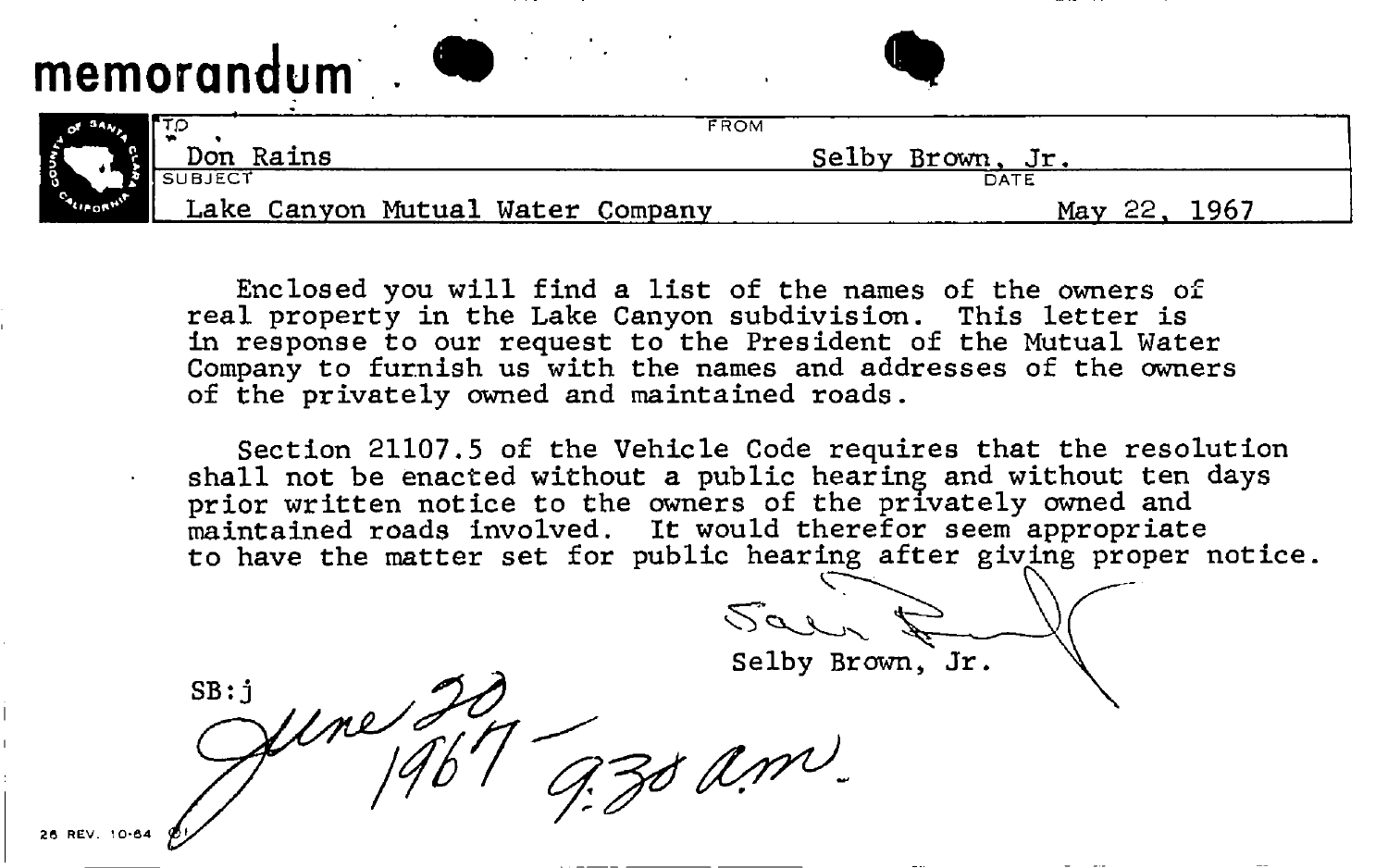## **BOARD OF SUPERVISORS County of Santa Clara, State of California**

#### **AFFIDAVIT OF MAILING NOTICES**

) SS.

*f* **CQPNTY OF SANTA CLARA )**  Kay K. Burnett declares as follows: **That die is a citizen of the United States, over the age of 18 years; that at all times herein mentioned she was an employee of the County of Santa Clara; that acting for the county of Santa Clara Board of Supervisors on the <sup>24</sup> th day of May 19 67 she deposited in the United States Post Office at San Jose, California, a NOTICE OF HEARING., a copy of which is attached hereto, with postage thereon prepaid, addressed to each of the persons at the addresses shown on mailing list attached hereto.** 

**That said mailing list has been provided by the applicant and lists the owners of property who are entitled to notice of hearing Section 21107.\$ of the Vehicle Code\* pursuant to** 

**That on said day there was regular communication by United States mail between San Jose, California, and the addresses shown on the attached mailing list.** 

> **I declare under penalty of perjury that the foregoing is true and correct Dated 5-24-67 at county Administration Building, 70 West Hedding Street, San Jose, California 95110**

urnett

**File No.** 

**faTE OF CALIFORNIA** 

**Lake Canyon Mutual Water Company - Vehicle Code for Private Roads**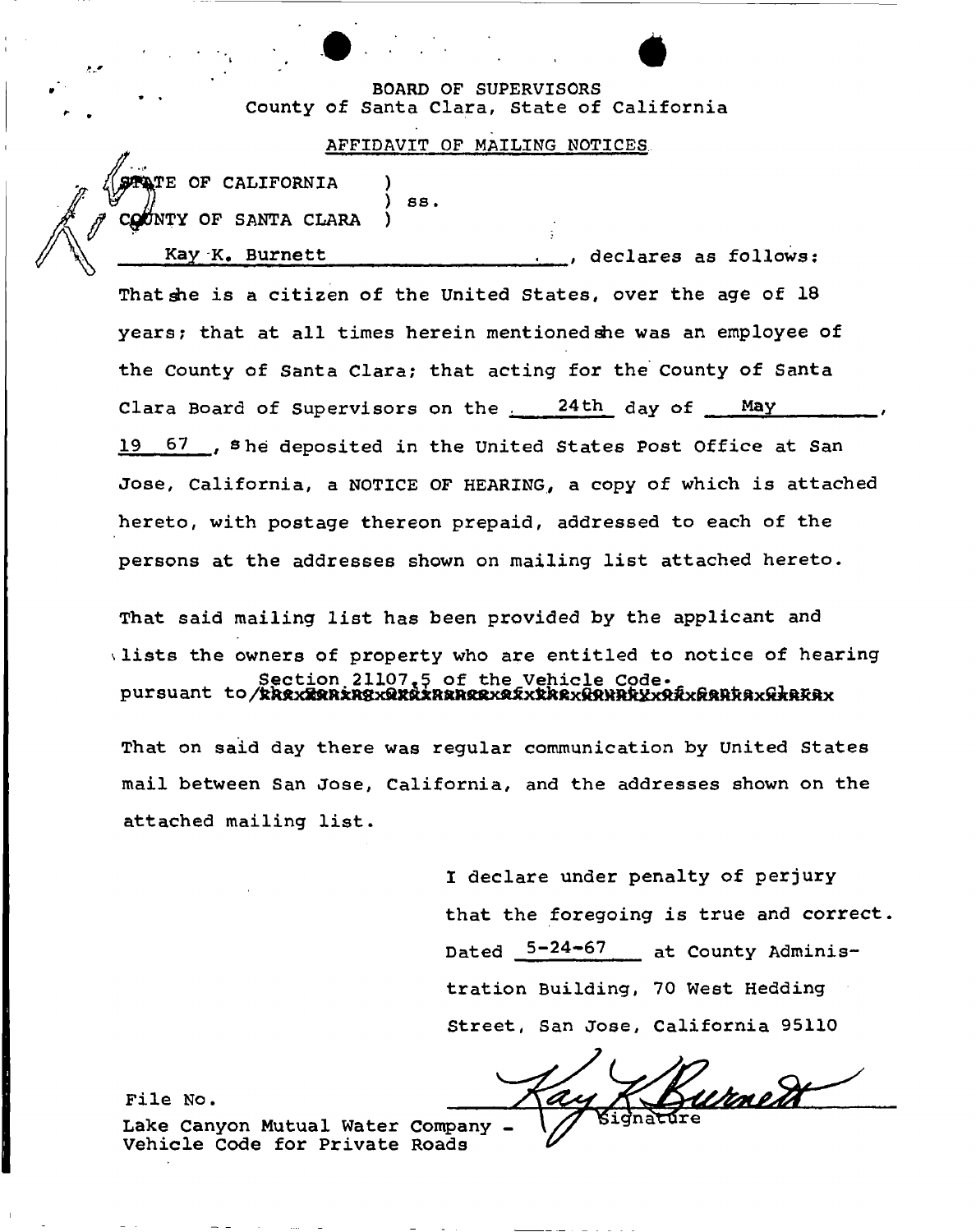*JlcJz e Gcuufxut Mutua l Wate/ i Ga .* 

POST OFFICE BOX 866 LOS GATOS, CALIFORNIA  $95030$ 

Property owners In the Lake Canyon Subdivision

Improved Property:

*r* —

Mr. & Mrs. Joe Akers, 19480 Beardsley Rd., Los Gatos, Calif. 95030  $\overline{\mathbf{z}}$  . Mr. LaVerne J. Balzer, 19060 Laurel Dr., Los Gatos, Calif. 95030  $\overline{3}$ . Mr. Donald R. Bennett, 100 Magneson Terrace, Los Gatos, Calif. 95030  $4$  Mr. Ray P. Bergman, 1125 Empey Way, San Jose, Calif. 95128 *S.* Mr. & Mrs. Marvin Brown, 19428 Beardsley Rd. Los Gatos, Calif. 95030 6. Mr. Robert A. Butterfield, P. 0. Box 142, Los Gatos, Calif. 95030 <sup>7</sup>- Mr. Jack Cabral, 2437 Homestead Rd., Santa Clara, Calif.  $8$ . Mr. & Mrs. James D. Clement, 19061 Laurel Dr., Los Gatos, Calif. 95030  $Q_{\perp}$ Mr. & Mrs. Melvin Cooley, 19180 Beardsley Rd., Los Gatos, Calif. 95030 /o. Mr. Kenneth J. Cramer, 19120 Laurel Dr., Los Gatos, Calif. 95030 //• Mr. Angelo Dalla, 3051 Neal Ave., San Jose, Calif. 95128 /2. Mr. Gene Decker, 3555 Calvin Ave., San Jose, Calif. '3- Mr. & Mrs. Nathaniel Dovel, P. 0. Box 362, Los Gatos, Calif. 95030 J4. Mr. Donald R. Foreman, 269 Devine St., San Jose, Calif.  $15$ <sup>T</sup>Mrs. Lois Geary, 2499 Los Coches Ave., San Jose, Calif. 95128  $/6.$ Mr. C. Epperly, P. 0. Box 132, Los Gatos, Calif. 95030 'Z Mr. Sdwin P. Greguhn, 19221 Beardsley Rd., Los Gatos, Calif. 95030 'A Mr. Jack M. Griffith, 19046 Laurel Dr., Los Gatos, Calif. 95030 /? Mr. David Haley, 19141 Laurel Dr., Los Gatos, Calif. 95030 *2o* Mr. & Mrs. Win. Huff, 19510 Manzanita Dr., Los Gatos, Calif. 95030 2/ Mr. A. T. Jongeward Jr.,  $c/c$  19471 Madrone Ct., Los Gatos, Calif. 95030 22 Mr. Harold B. Leeper, 19505 Beardsley Rd., Los Gatos, Calif. 95030 23 Mr. Arthur J. Leino, P. O. Box 336, Santa Clara, Calif. 24 Mr. Robert D. Lochner, P. 0. Box 103, Los Gatos, Calif. 95030

Jack (abral, Pres., Loke Canyon Mutual Water Co., P.O. Box 866, Lo Yote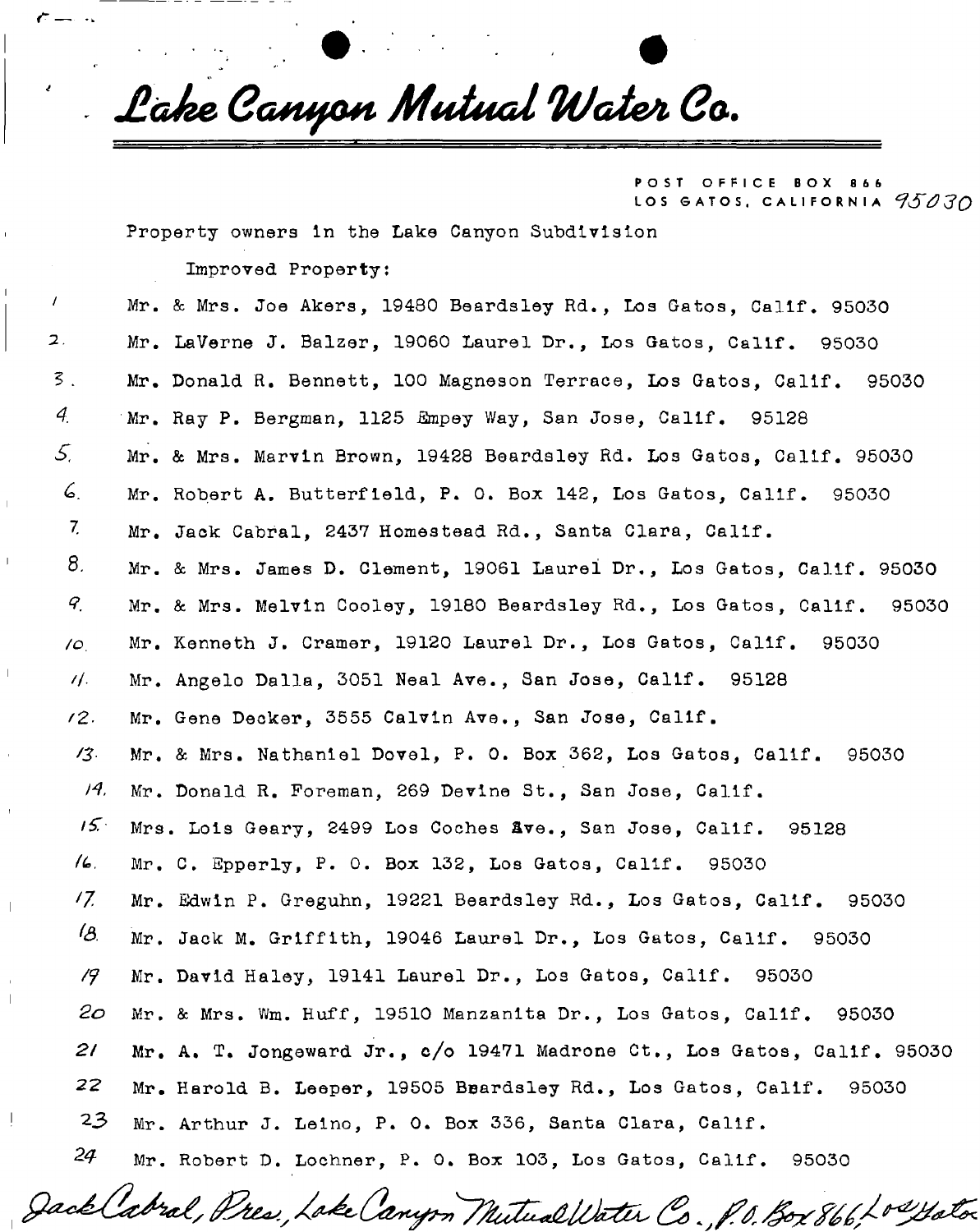*JlcJz e GcwufOtt Mutua l fy/cU&i Ga .* 

Improved Property, cont**.s** 

POST OFFICE BOX 866 LOS GATOS, CALIFORNIA

25. Mr. Joseph A. Lucchesi, 19360 Beardsley Rd., Los Gatos, Calif. 95030  $26$  Mrs. Carita Laird Honnel, 1009 Guerrero St., San Francisco, Calif, 94110: 27 Mr. & Mrs. John M. Martin, 19451 Beardsley Rd., Los Gatos, Calif. 95030 22>. Mr. & Mrs. R. K. Mathiesen, 19160 Beardsley Rd. , Los Gatos, Calif. 95030  $2\%$  Mrs. Ella F, McCarte, 1751 North Point St., San Francisco, Calif. 30 Mr. Olin S. Hipps, 1336 E. Downing, Mesa, Arizona 3/. Mr. Gilbert C. Montalvo, P. 0. Box 812, Los Gatos, Calif. 95030  $32$  Mr. Lester 0. Morgan, 19091 Beardsley Rd., Los Gatos, Calif. 95030 33- Mr. & Mrs. Donald. E. Newhall, P. 0. Box 52, Los Gatos, Calif. 95030 *34.* Mr. & Mrs. Thomas H. Payne, 19521 Manzanita Dr., Los Gatos, Calif. 95030 35 Mr. Price, 1008 El Camino, Sunnyvale, Calif.Mr. -frameo **W.** Rao, 孓. Mr. James W. Rae, 466 Alhambra Rd., So. San Francisco, Calif. 37 Mrs. Clara G. Ricketts, 523 Page St., Apt 8, San Jose, Calif. 95126 38 Dr. & Mrs. Paul R. Schifano, 1370 McBain Ave., Campbell, Calif. *3f* Mr. John W. Siemens, 82 Sunset Court, San Jose, Calif. 40. Mr. & Mrs. Ronald P. Simmons, 19231 Beardsley Rd., Led Gatos, Calif. 95036 *41.* Mr. Deam S. Swenson, 19495 Beardsley Rd., Los Gatos, Calif. 95030 4Z Mrs. Angelina Tomei, 2031 Beach St, San Francisco, Calif.  $43$  Mr. Roy N. Twitty, 19255 Beardsley Rd., Calif. 95030 *44* Marchia A. Webb, P. 0. Box 1074, Campbell, Calif. *4-5*. Mrs. Laura B. Wells, 1608 Grove St., Berkeley, Calif. 94709  $46$  Mr. & Mrs. A. T. White, 15034 Brewster Ave., San Jose, Calif. 95124 *41* Mr. & Mrs. Vernon Wickland, 19141 Beardsley Rd., Los Gatod, Calif. 95030 48 Mr. Marshall Wright, 19400 Beardsley Rd., Los Gaots, Calif. 95030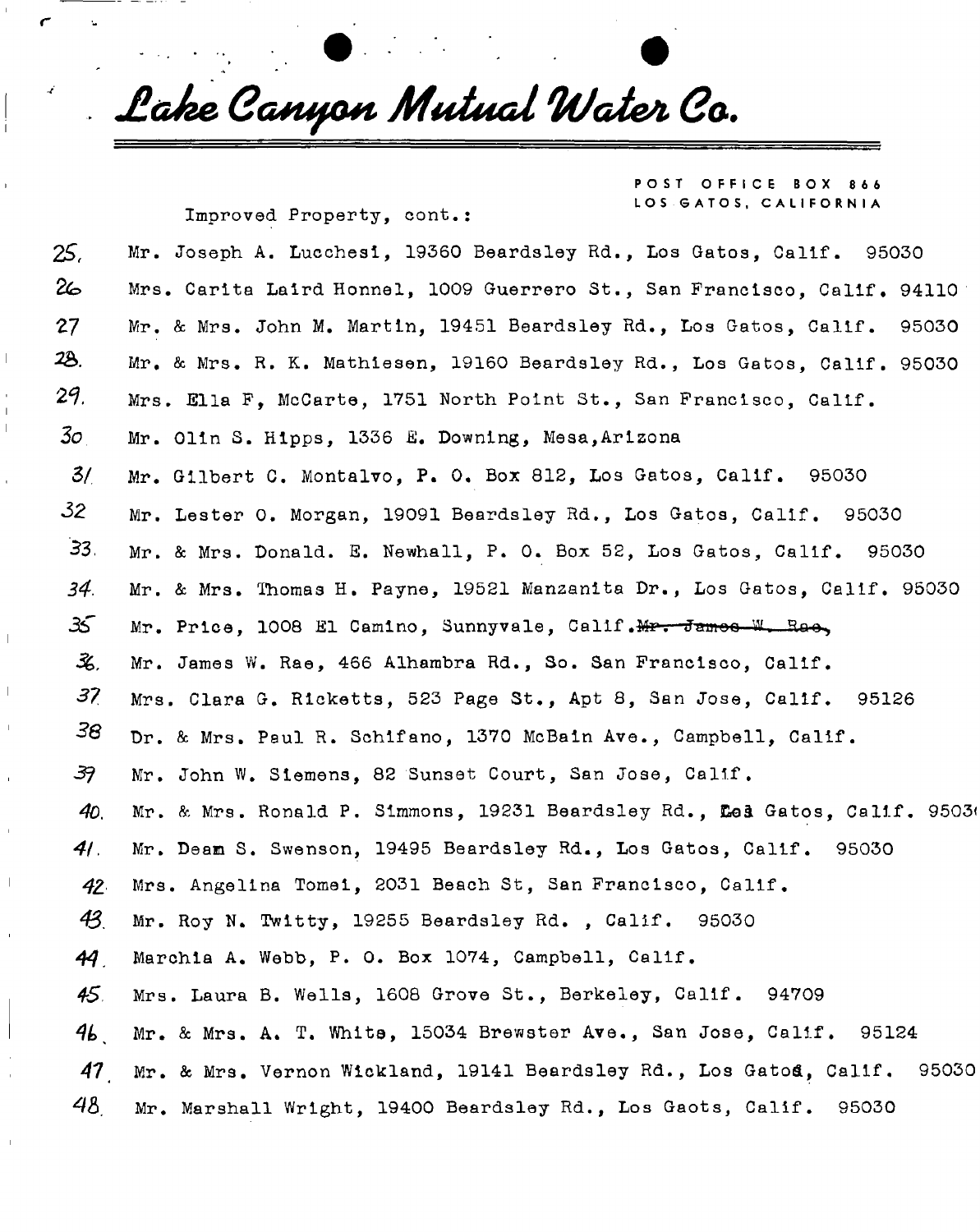*. Jlak e Ga+tyo+i Mutua l TdJateSi Ga .* 

Unimproved property:

FFICE BOX 866 LOS GATOS, CALIFORNIA

Unimproved property: 49.  $50$  Mrs. Amy McBride, 827 Guinda St., Palo Alto, Calif.  $\sigma$ 52. Mr. Everett Britton, 607 Maple St., Aptos, Calif. 95003 **52,** Mr. Everett Britton, 607 Maple St., Aptos, Calif. 95003  $54.$ Mrs. Clara Eade, 2329 El Segundo Blvd., Compton Calif. 90222 55. Mr. C. M. Lang, 13462 Valley Vista Blvd., Van Nuys, Calif. 91403  $\mathcal{L}(\mathcal{L})$  $\mathcal{L}^{\mathcal{M}}$ 58 95112 ^ Mrs. Ada R. Morehouse, 585 No. 16th St., San Jose, Calif. 95112  $\mathcal{M}_\mathrm{max}$  Mrs. We are the Mrs. We are the Mrs. We are the  $\mathcal{M}_\mathrm{max}$ .Estate of E. M. PrAnce, c/o Pillsbury, Madison & Sutro, 225 Bush St., San Francisco, Calif. 94104 Mr. & Mrs. F. C. Quinn, 1404 Gilmore St., Mt. View. Calif. 61 94040  $M_{\rm H}$  ,  $M_{\rm H}$  ,  $M_{\rm H}$  ,  $M_{\rm H}$  ,  $M_{\rm H}$  ,  $M_{\rm H}$  ,  $M_{\rm H}$  ,  $M_{\rm H}$  ,  $M_{\rm H}$  ,  $M_{\rm H}$  ,  $M_{\rm H}$ 63 63 Mrs. Carol Wrght Kintana, 882 Morse St., San Jose, Calif.

Mr. K. E. Yerkes, 1238 Blewett Ave., San Jose, Calif. 95125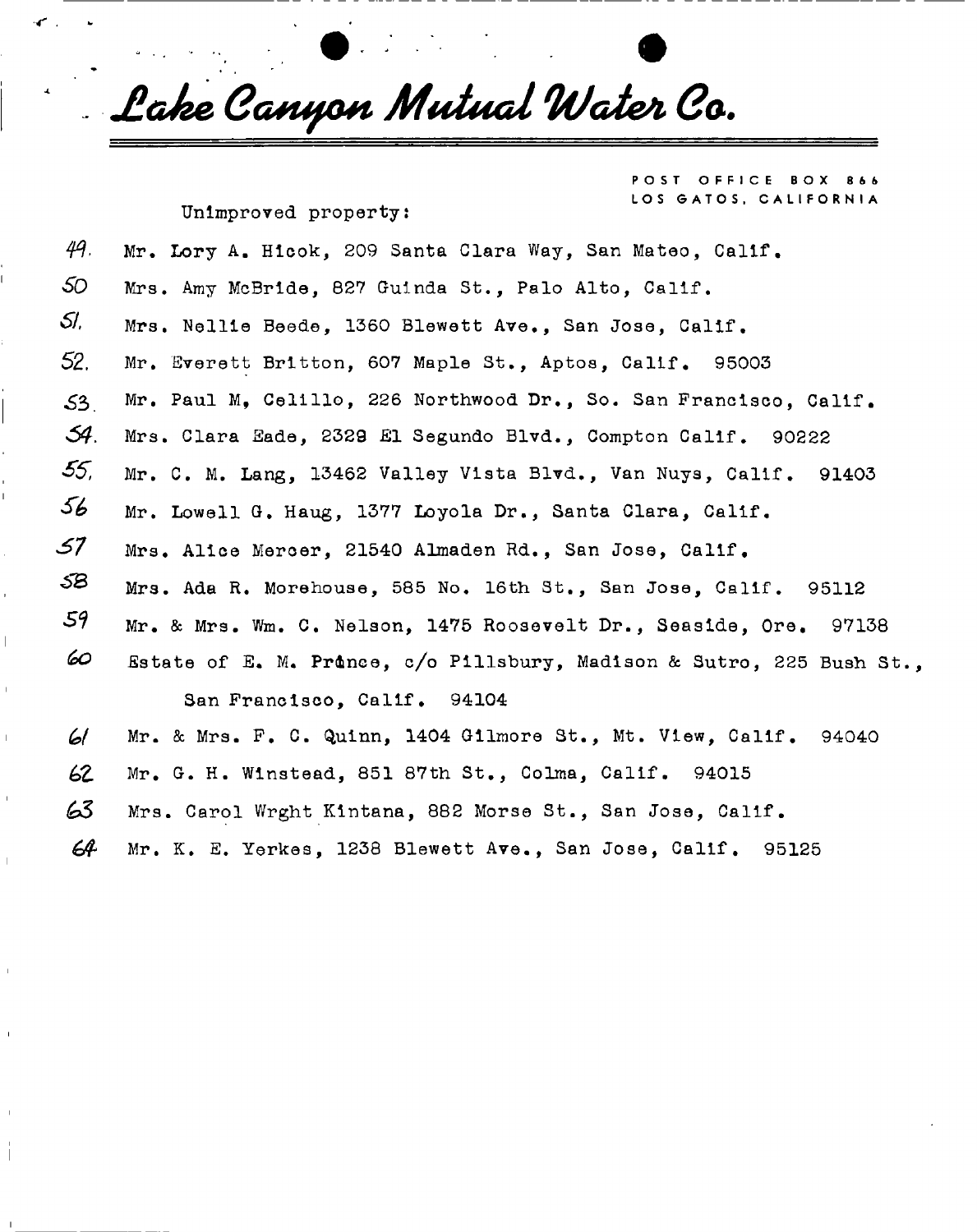$\bullet$ 

 $\ddot{\phantom{0}}$ 

 $\sim$   $\lambda$ 

 $\ddot{\phantom{1}}$ 

ARAJO ATNAR<br>ARAJO ATNAR 29. WV II 11 21 AVW  $\begin{array}{c} \begin{array}{c} \end{array} \end{array}$  $\overline{1}$ 

 $\bar{1}$ 

 $\mathbb T$ 

 $\mathsf I$ 

**COUNTY COUNSEL**<br>RECEIVED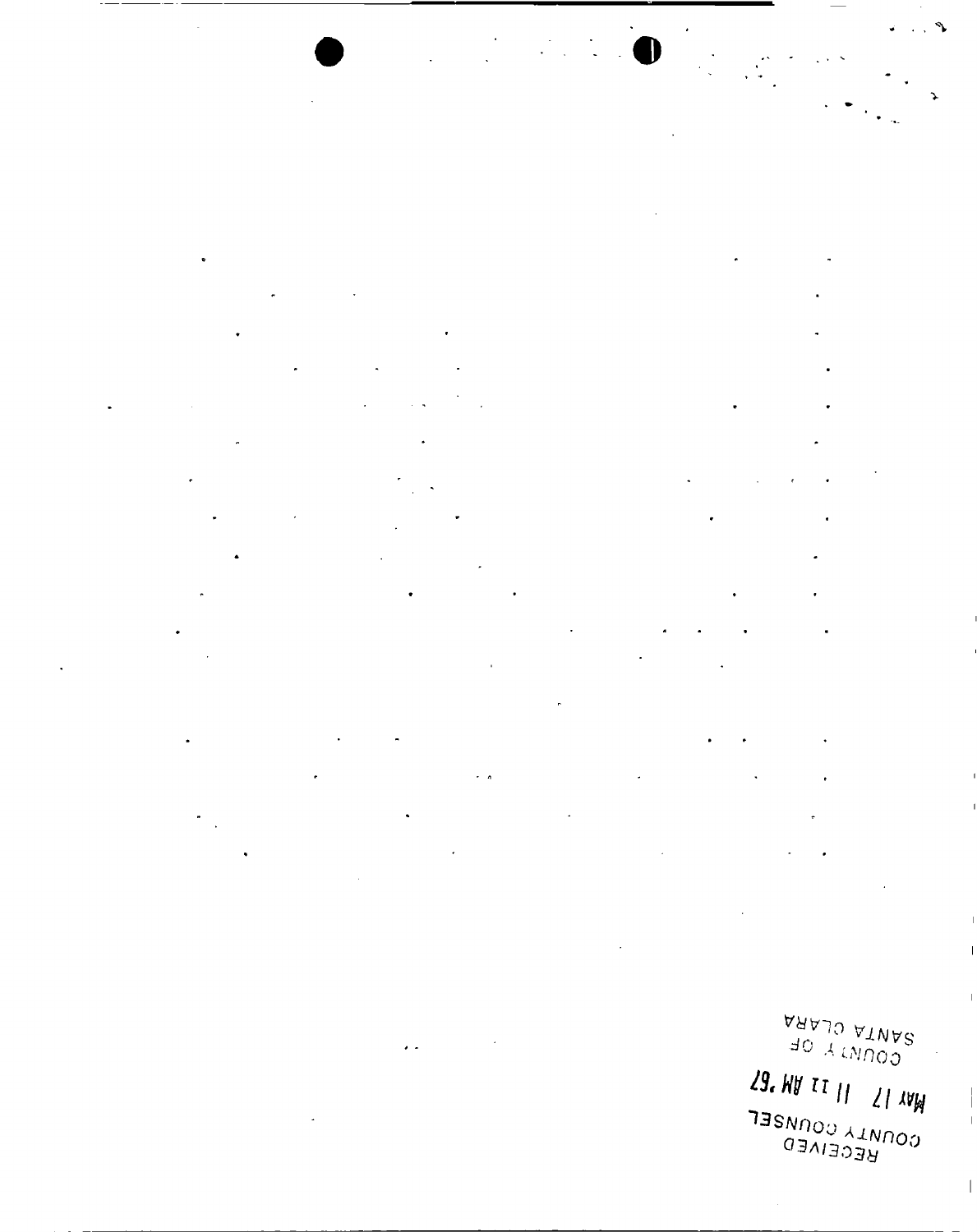April 26, 1967

Lake Canyon Mutual Water Company Post Office Box 866 Los Gatos, California

Attention: Mr. Jack Cabral, President

Gentlemen:

### Subject: Enforcement of the Provisions of the Vehicle Code

You recently requested the County of Santa Clara to begin a proceeding to make applicable to the privately corned and maintained roads within your area the provisions of the California Vehicle Code.

The only procedure available to accomplish this result is provided in Section 21107,5 of the Vehicle Code which requires a public hearing and ten days prior written notice to the owner or owners of the privately owned and maintained roads involved. While we understand that the roads to be affected are Beardsley Road, Laurel Drive, Oak Court, Mansanita Drive and Madrone Court, it will be necessary for you to furnish the County with the names and addresses of the owners of the privately owned and maintained roads in order that they may receive proper notice prior to the time of the hearing on the matter. Upon receipt of this information, we will proceed further.

Very truly yours,

JOHN R. KENNEDY County Counsel

Selby Brown, Jr. Assistant County Counsel

SB: j

 $cc:$  $\sim$ 

James T.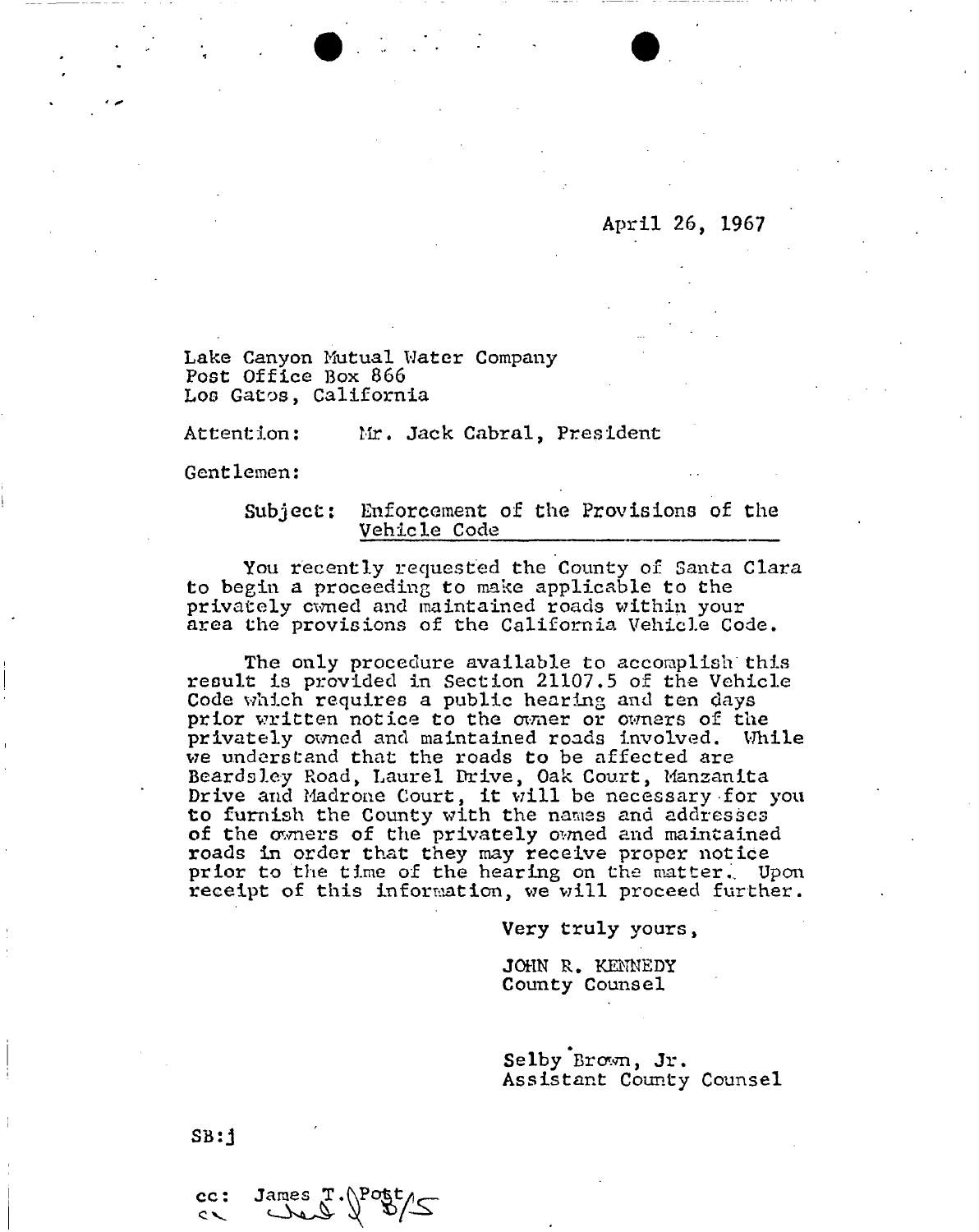⋐⋽⋎⋋⋧⋧⋥⋦<br>**⋑⋪**Ѻ*Ѻ⋓⋎⋫⋽⋷∊∊⋷*⋪⋋<sub>⋺⋟⋏⋨</sub>∊⋢

 $\ddot{\phantom{a}}$ 

MAY 3 11 09 AM "57 COUNTY OF SANTA CLARA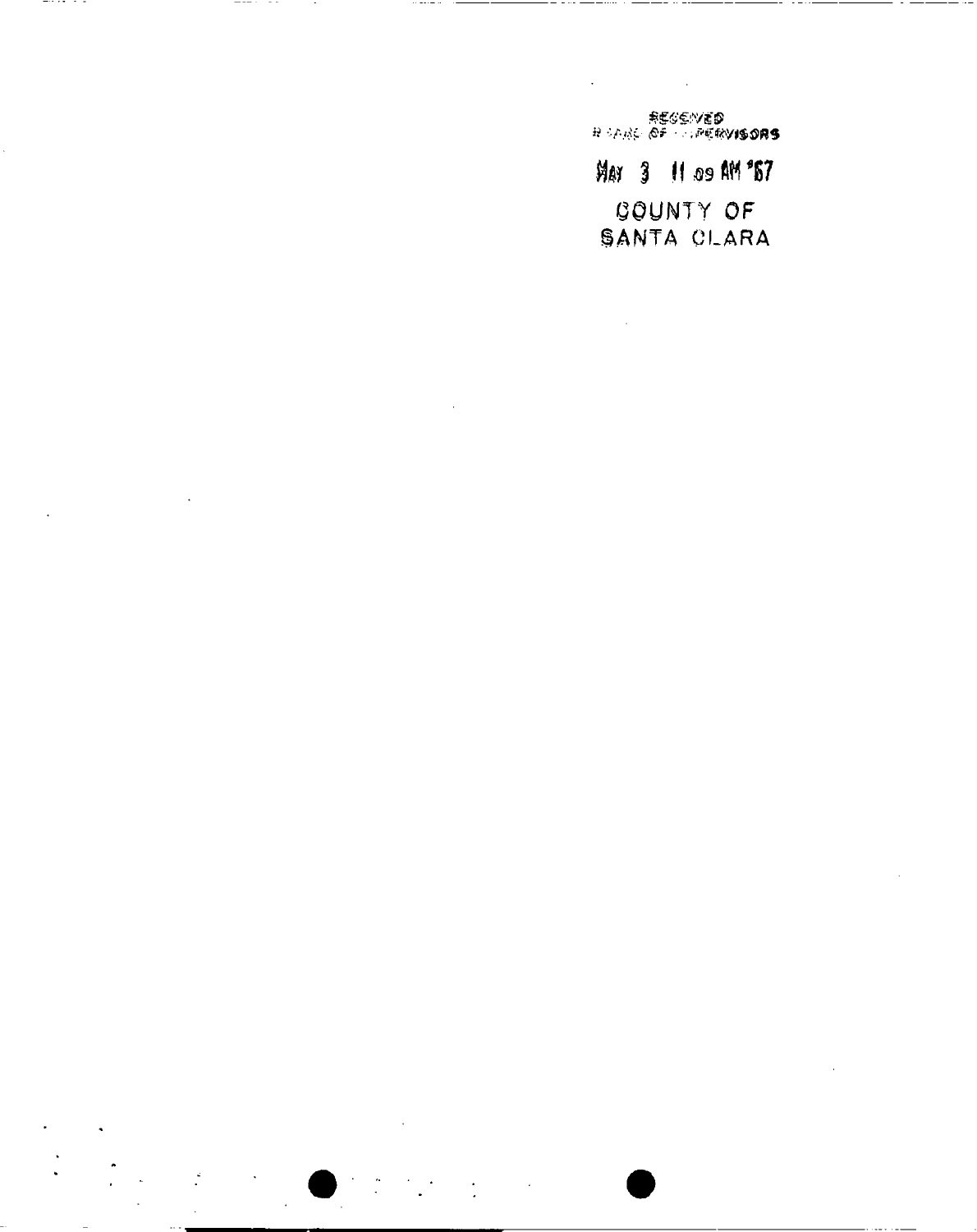*J\*. Jlok e Garufton Mutua l WcUesi Ga .* 

POST OFFICE BOX 866 LOS GATOS, CALIFORNIA **January 29, 1967** 

**Mr\* Sig Sanchez Supervisor First District County of Santa Clara 70 W. Hedding Street San Jose California** 

Dear Mr. Sanchez,

**I am writing in regards to traffic enforcement by the County**  for the Lake Canyon Mutual Water Company, Beardsley Road, Los Gatos.

**Lake Canyon is a community of approximately forty-five families**  served by private roads maintained by the water company.

**Speeding vehicles are a constant problem in our area and also**  car**s** that partially block the roadway while parked.

Our Bognd of Directers feels that the action taken by the **Board of Supervisors last February approving a similar request by**  the Chemeketa Park Mutual Water Company would benefit our area. **Therefore, we hereby request similar action be taken for the Lake**  Canyon Mutual Water Company.

**Our company agrees to pay for the sign or signs as needed**  plus installation.

**Sincerely,** 

**Cabral, President** 

**/ Lake Canyon Mutual Water Company** 

UACK CABRAL 2437 HOMESTEAD RD. SANTA CLARA, CALIF. 95051.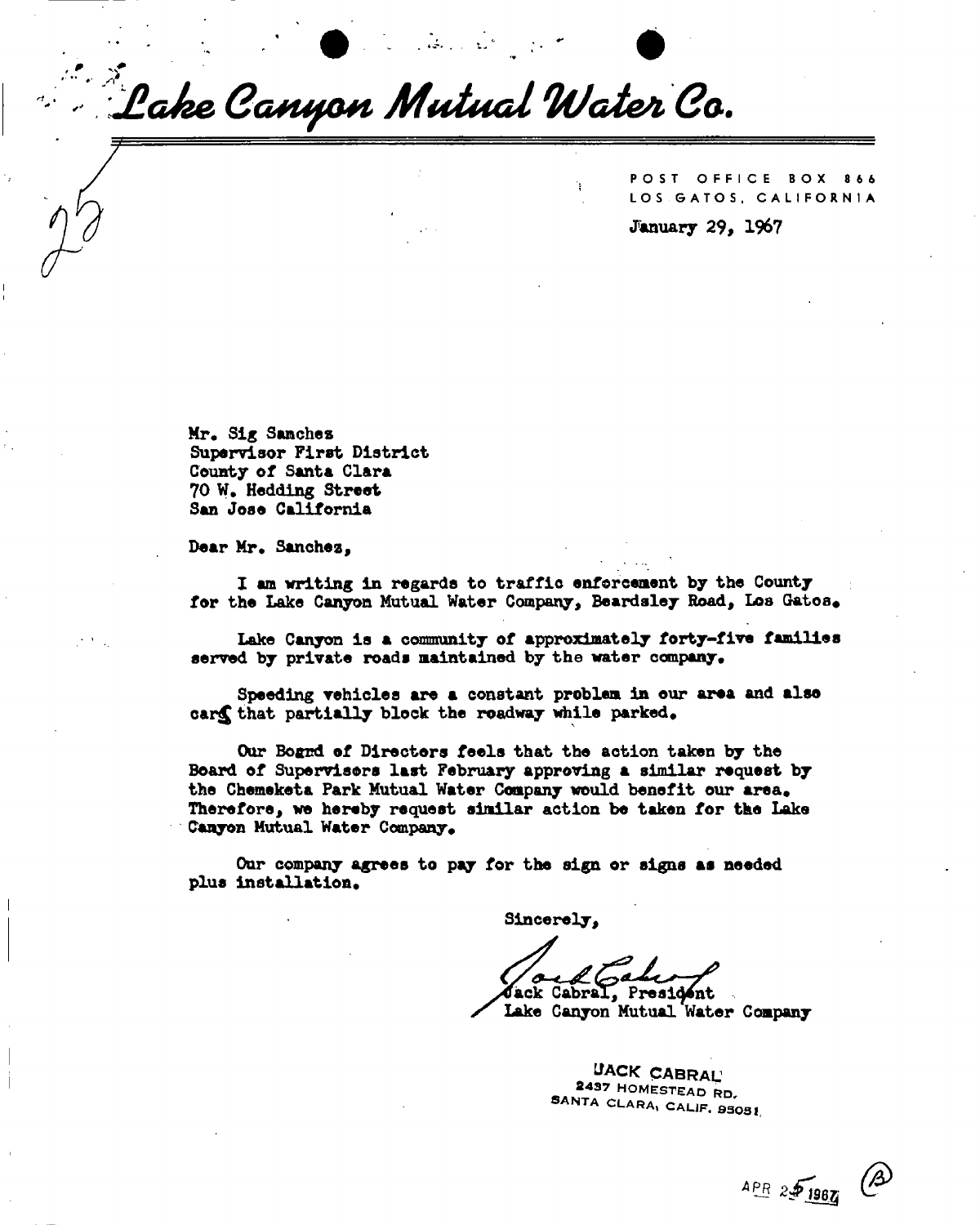pf santa blara



COUNTY COUNSEL BPENCER M. WILLIAMS, COUNTY COUNBEL

COUNTY ADMINISTRATION BUILDING 70 WEST HEDDINQ STREET CIVIC CENTER SAN JOSE > CALIFORNIA OBllO 299-2111

**March 1, 1967** 

Mr. James T. Pott **Director of Public Works 20 West Hedding Street San Jose, California** 

**Dear Jim:** 

**Mr. Jack Cabral, President of the Lake Canyon Mutual Water Company, has requested the Board of Supervisors to take the necessary action to provide traffic enforcement for the Lake Canyon Mutual Water Company, Beards ley Road, Los Gatos.** 

**You will recall that on February 14, 1966 the Board adopted a resolution designating certain private roads in Chemeketa Park as being subject to the Vehicle Code for purposes of traffic enforcement. The action requested by Mr. Cabral is similar to that taken with respect to the Chemeketa Park area.** 

**Mr. Cabral's letter to the Board does not indicate whether Beards ley Road is the only road in which traffic enforcement is requested, or whether the request covers the roads lying within the Lake Canyon Mutual Water Company area - assuming that there is more than just Beards ley Road.** 

**By a copy of this letter to Mr. Cabral, I am requesting that he advise you directly what rodds are to be included for traffic e nf or cement.** 

**After receiving the information from Mr. Cabral, I would appreciate your advising me if the roads included in his** 

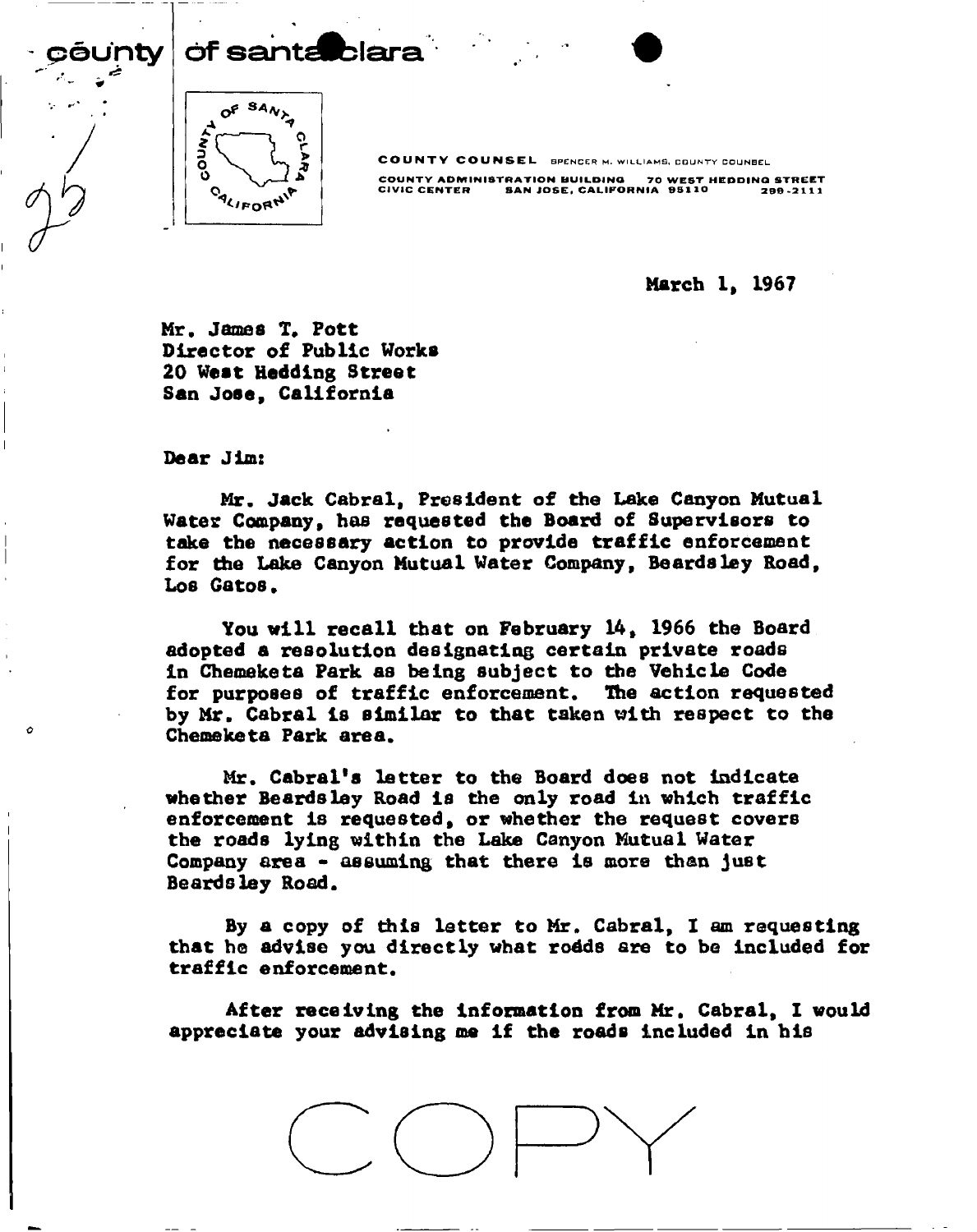request are private or county roads. I will prepare the necessary resolution upon receipt of the information from you.

Very truly yours,

JOHN R. KENKEDY County Counse 1

**JRK: BOD** 

 $\mathbf{a}_{\mathrm{in}}$ 

cc: Joan Pullan b Jack Cabral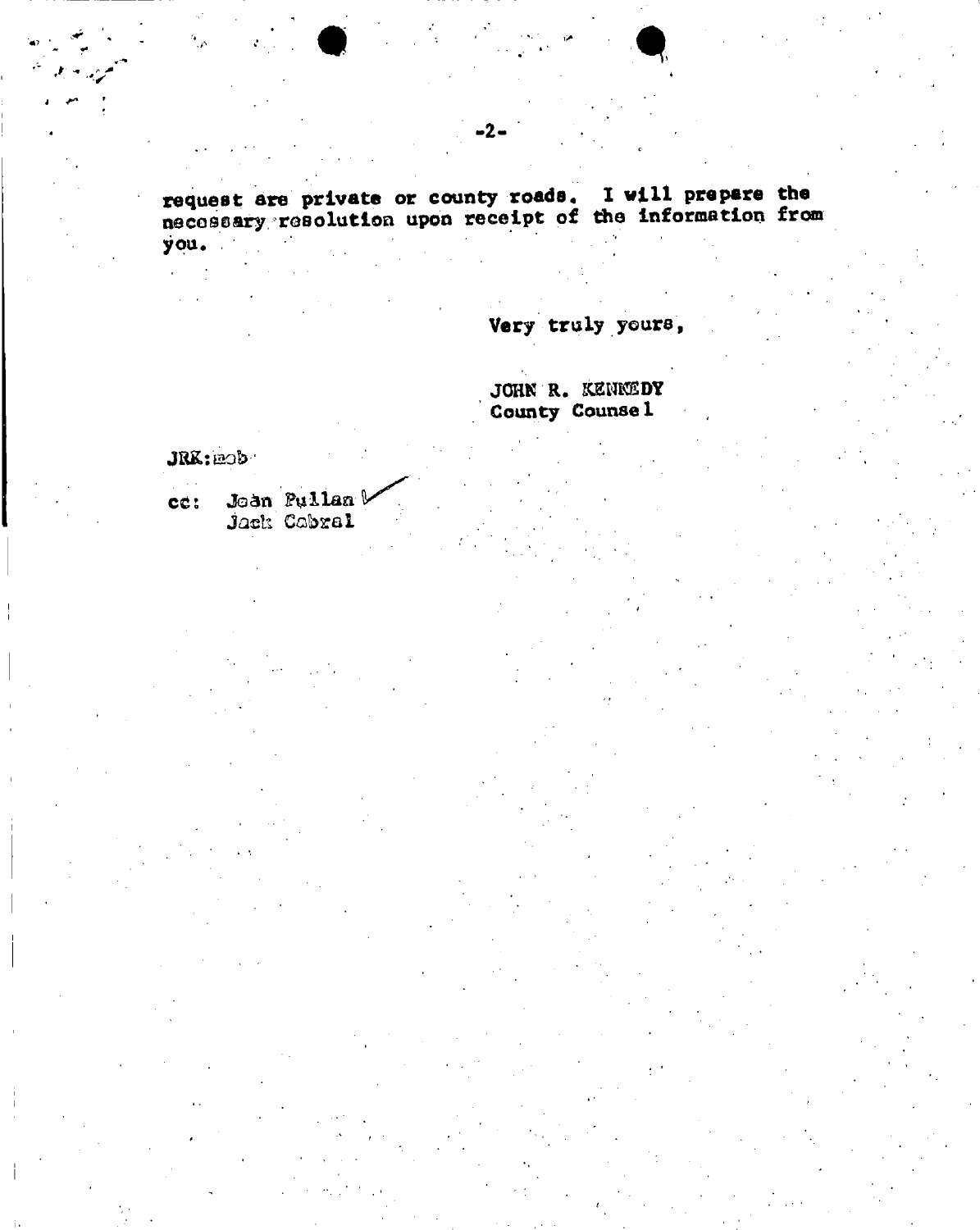# RESOLUTION RE APPLICATION OF VEHICLE CODE TO CERTAIN PRIVATE ROADS IN LAKE CANYON MUTUAL WATER COMPANY AREA

WHEREAS, the Board of Supervisors of the County of Santa Clara. acting in accordance with Section 21107.5 of the Vehicle Code, has held a duly noticed hearing to determine whether or not the privately owned and maintained roads listed below should be subject to the provisions of the Vehicle Code; and

WHEREAS, this Board finds and declares that the private roads listed below are within a residence district and sor connect with highways that the public cannot determine that such roads are not highways,

NOW, THEREFORE, BE IT RESOLVED by the Board of Supervisors of the County of Santa Clara that the following roads in the Lake Canyon Mutual Water Company Area are subject to the provisions of the Vehicle Code:

> Beardsley Road, Laurel Drive, Oak Court, Manzanita Drive and Madrone Court.

BE IT FURTHER RESOLVED that the Director of Public Works is directed to post at the entrance to such roads a sign indicating that, the road is subject to the Vehicle Code but is not a County maintained road.

BE IT FURTHER RESOLVED that this Resolution shall not be effective until signs are posted in accordance with this Resolution and no signs shall be posted until the owners of the private roads pay to the Department of Public Works the costs of such signs and the cost of their installation.

all copies of nesse<br>discarded and

**APR 25 130 (B)**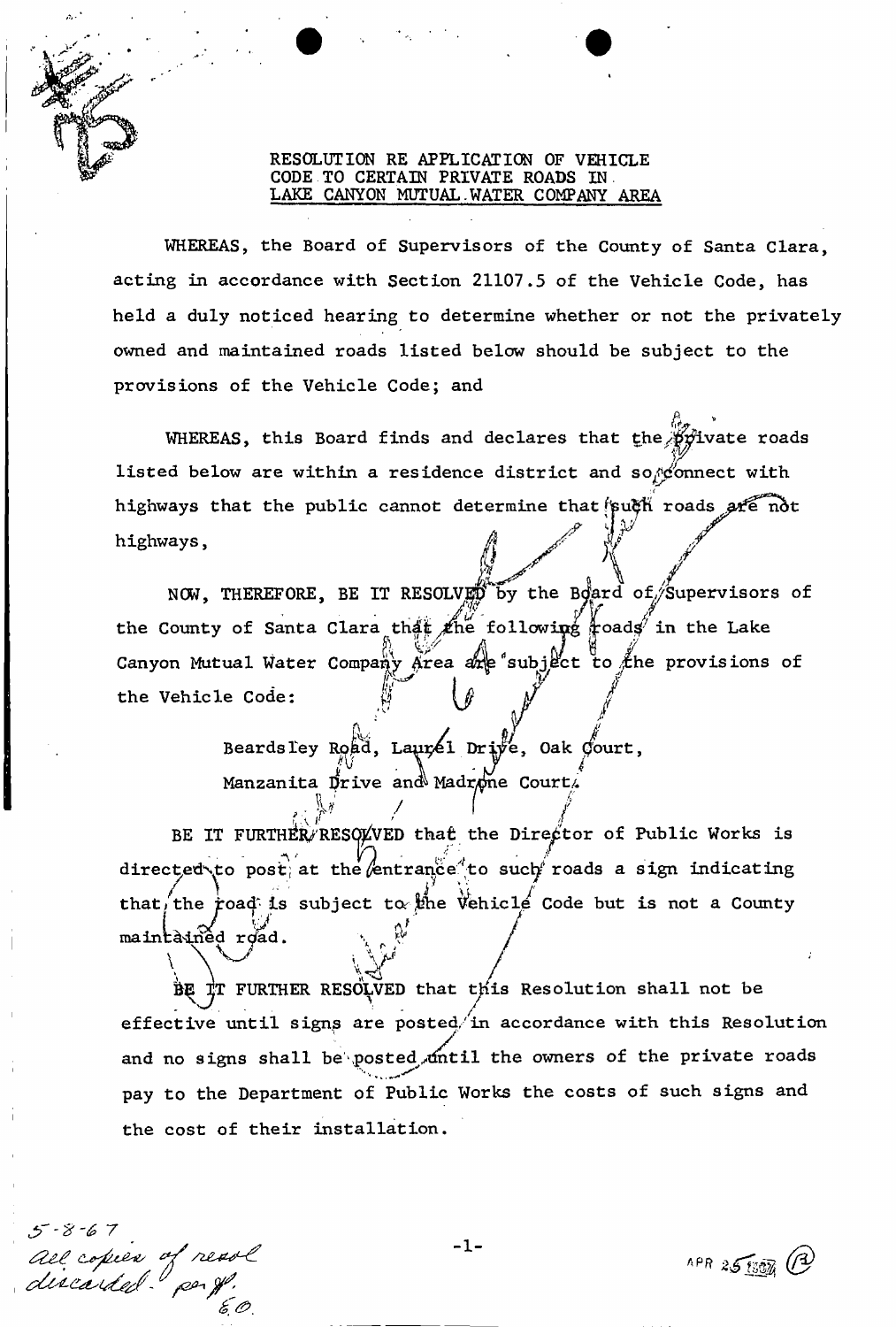PASSED AND ADOPTED by the Board of Supervisors of the County of Santa Clara, State of California, on APR 25 1967 by the following vote:

Supervisors Della Maggiore Spangler Mehrkens Sanchez Quite AYES: NOES: Supervisors None Supervisors Non **ABSENT:** 

Chairman, Board of Supervisors

**ATTEST** 

:JEAN PULLAN, Clerk<br>Board of Supervisors

APPROVED AS TO FORM:

Assistant County Coungel

SB:j<br>4017-67